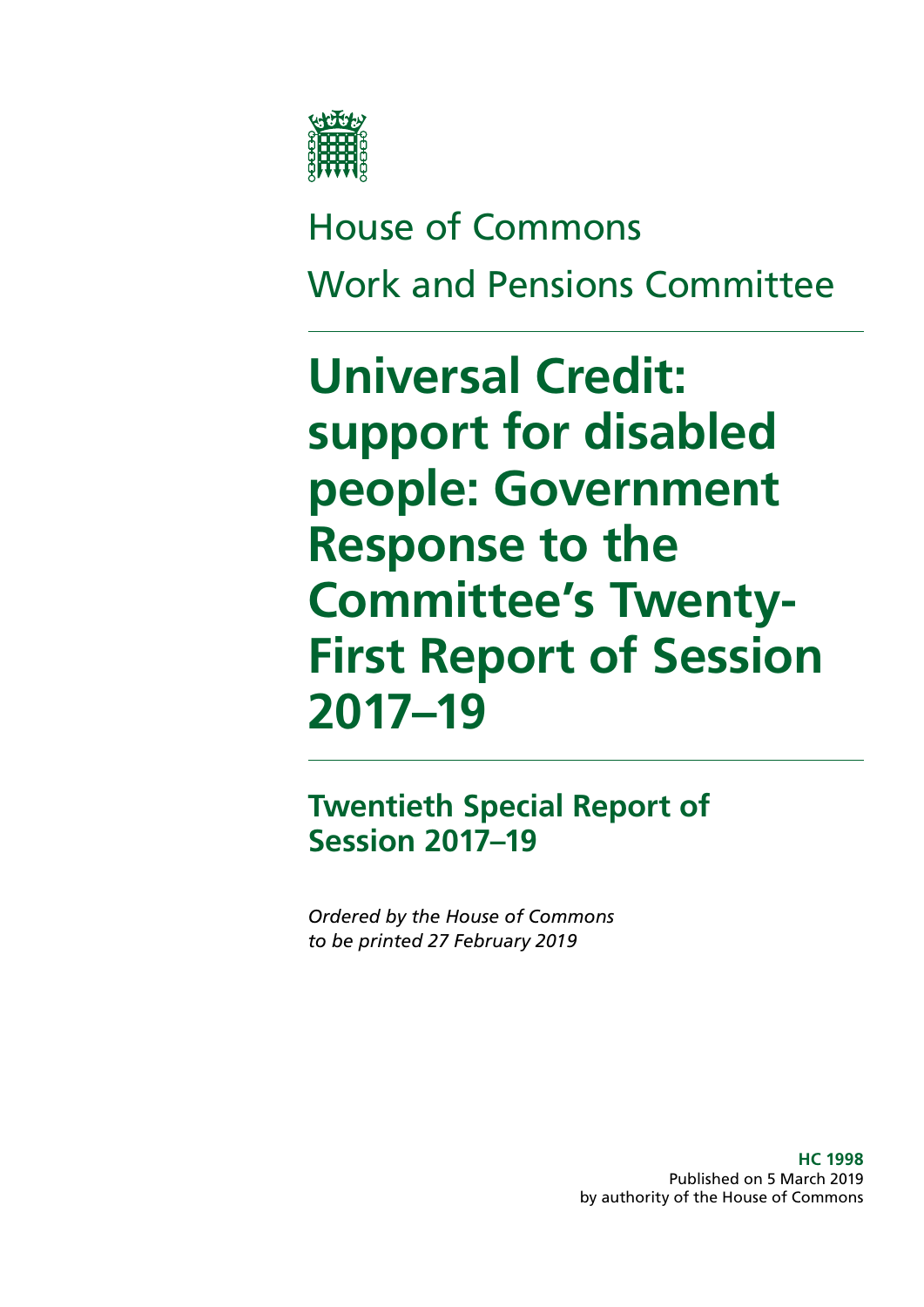#### **Work and Pensions Committee**

The Work and Pensions Committee is appointed by the House of Commons to examine the expenditure, administration, and policy of the Department for Work and Pensions and its associated public bodies.

#### **Current membership**

[Frank Field MP](https://www.parliament.uk/biographies/commons/frank-field/478) (*Independent, Birkenhead*) (Chair) [Heidi Allen MP](https://www.parliament.uk/biographies/commons/heidi-allen/4516) (*Independent, South Cambridgeshire*) [Jack Brereton MP](https://www.parliament.uk/biographies/commons/jack-brereton/4643) (*Conservative, Stoke-on-Trent South*) [Neil Coyle MP](https://www.parliament.uk/biographies/commons/neil-coyle/4368) (*Labour, Bermondsey and Old Southwark*) [Rosie Duffield MP](https://www.parliament.uk/biographies/commons/rosie-duffield/4616) (*Labour, Canterbury*) [Ruth George MP](https://www.parliament.uk/biographies/commons/ruth-george/4662) (*Labour, High Peak*) [Steve McCabe MP](https://www.parliament.uk/biographies/commons/steve-mccabe/298) (*Labour, Birmingham, Selly Oak*) [Nigel Mills MP](https://www.parliament.uk/biographies/commons/nigel-mills/4136) (*Conservative, Amber Valley*) [Anna Soubry MP](https://www.parliament.uk/biographies/commons/anna-soubry/3938) (*Independent, Broxtowe*) [Chris Stephens MP](https://www.parliament.uk/biographies/commons/chris-stephens/4463) (*Scottish National Party, Glasgow South West*) [Derek Thomas MP](https://www.parliament.uk/biographies/commons/derek-thomas/4532) (*Conservative, St Ives*)

#### **Powers**

The Committee is one of the departmental select committees, the powers of which are set out in House of Commons Standing Orders, principally in SO No 152. These are available on the internet via [www.parliament.uk.](https://www.parliament.uk/)

#### **Publication**

© Parliamentary Copyright House of Commons 2019. This publication may be reproduced under the terms of the Open Parliament Licence, which is published at [www.parliament.uk/copyright/.](https://www.parliament.uk/copyright/)

Committee reports are published on the [publications page](https://www.parliament.uk/business/committees/committees-a-z/commons-select/work-and-pensions-committee/inquiries/parliament-2017/inquiry/publications/) of the Committee's website and in print by Order of the House.

Evidence relating to this report is published on the [inquiry page](https://www.parliament.uk/business/committees/committees-a-z/commons-select/work-and-pensions-committee/inquiries/parliament-2017/inquiry/) of the Committee's website.

#### **Committee staff**

The current staff of the Committee are Anne-Marie Griffiths (Clerk), Stuart Ramsay (Second Clerk), Libby McEnhill and James Mirza Davies (Senior Committee Specialists), Kemi Duroshola (Committee Specialist), George Steer (Assistant Policy Analyst), Esther Goosey (Senior Committee Assistant), Michelle Garratty (Committee Assistant) and Jessica Bridges Palmer (Senior Media and Policy Officer).

#### **Contacts**

All correspondence should be addressed to the Clerk of the Work and Pensions Committee, House of Commons, London SW1A 0AA. The telephone number for general enquiries is 020 7219 8976; the Committee's email address is [workpencom@parliament.uk](mailto:workpencom%40parliament.uk?subject=)

You can follow the Committee on Twitter using [@CommonsWorkPen](https://twitter.com/CommonsWorkPen?ref_src=twsrc%5Egoogle%7Ctwcamp%5Eserp%7Ctwgr%5Eauthor)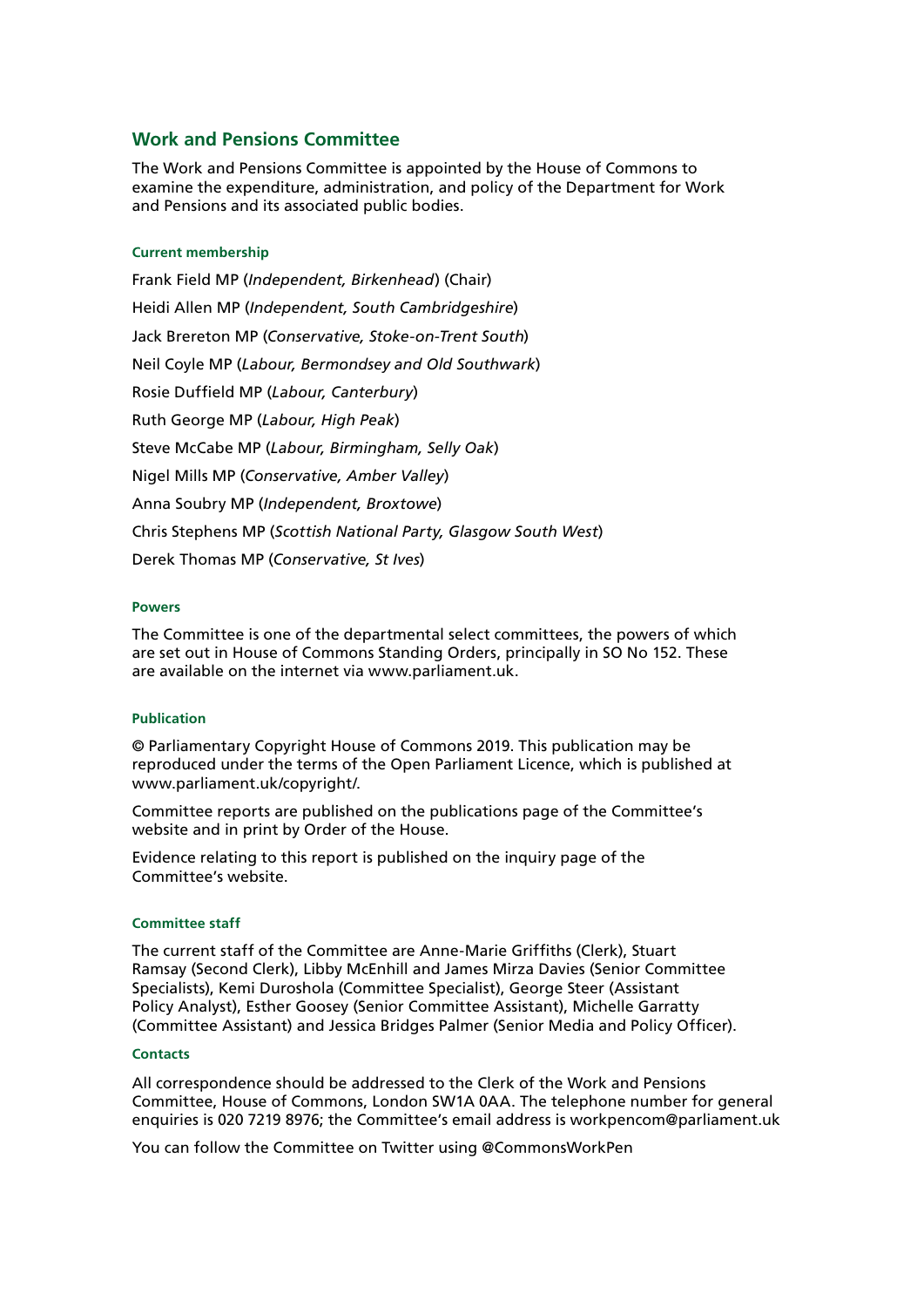# Twentieth Special Report

The Work and Pensions Committee published its Twenty-First Report of Session 2017–19, [Universal Credit: support for disabled people,](https://publications.parliament.uk/pa/cm201719/cmselect/cmworpen/1770/177002.htm) on 19 December 2018. The Government response was received on 20 February 2019 and is appended below.

# Appendix

1. The Government welcome the Twenty-First Report of Session 2017–19, following the Committee's inquiry into Universal Credit and Support for Disabled People.

2. Universal Credit has been designed to support the most vulnerable in society through tailored support and a simple, monthly payment system. We understand that some people who claim Universal Credit may face difficult situations and there are a number of options to guide individuals through these.

3. We remain committed to improving outcomes for disabled people. The manifesto commitment to get one million more disabled people in work by 2027 gives us a clear, ambitious, and time bound goal.

4. From the report, the Government is pleased to note that the Committee welcomed the progress that the Department had made in paying Universal Credit on time. 8 out of 10 new people are paid in full and on time; and whilst verification is on-going, many people receive a part payment for those elements of the claim that have been resolved. Verification is a necessary part of any benefits system, and taxpayers expect these measures to be in place; we must make sure we are paying the right people the right amount.

5. However, the Department is not complacent and will continue to help people through the process, providing the necessary information to make their claims.

6. The report was published by the Committee on 19 December 2018. It included 17 recommendations that fall within the remit of the Department for Work and Pensions. The Government's response to these recommendations is set out below. Some questions and responses have been brigaded where it makes sense to do so as the response is the same.

## **Recommendation 1:**

*We recommend that as part of its preparatory work for the expiry of the Work Capability Assessment contract the Department investigate the cost of bringing target times for Work Capability Assessment turnarounds down: for example, to no longer than a month from referral. We also recommend it devise an interim solution to ensure that disabled people are not left without vital income while awaiting an assessment. For example, it could allow disability amounts of UC to be paid on production of a valid Fit Note stating that they are unable to work.*

7. The Government partially accepts this recommendation. The Department agrees that it is extremely important that people receive a Work Capability Assessment in good time. That is why the Department has worked with suppliers to reduce the average wait for Work Capability Assessments on Employment and Support Allowance by over two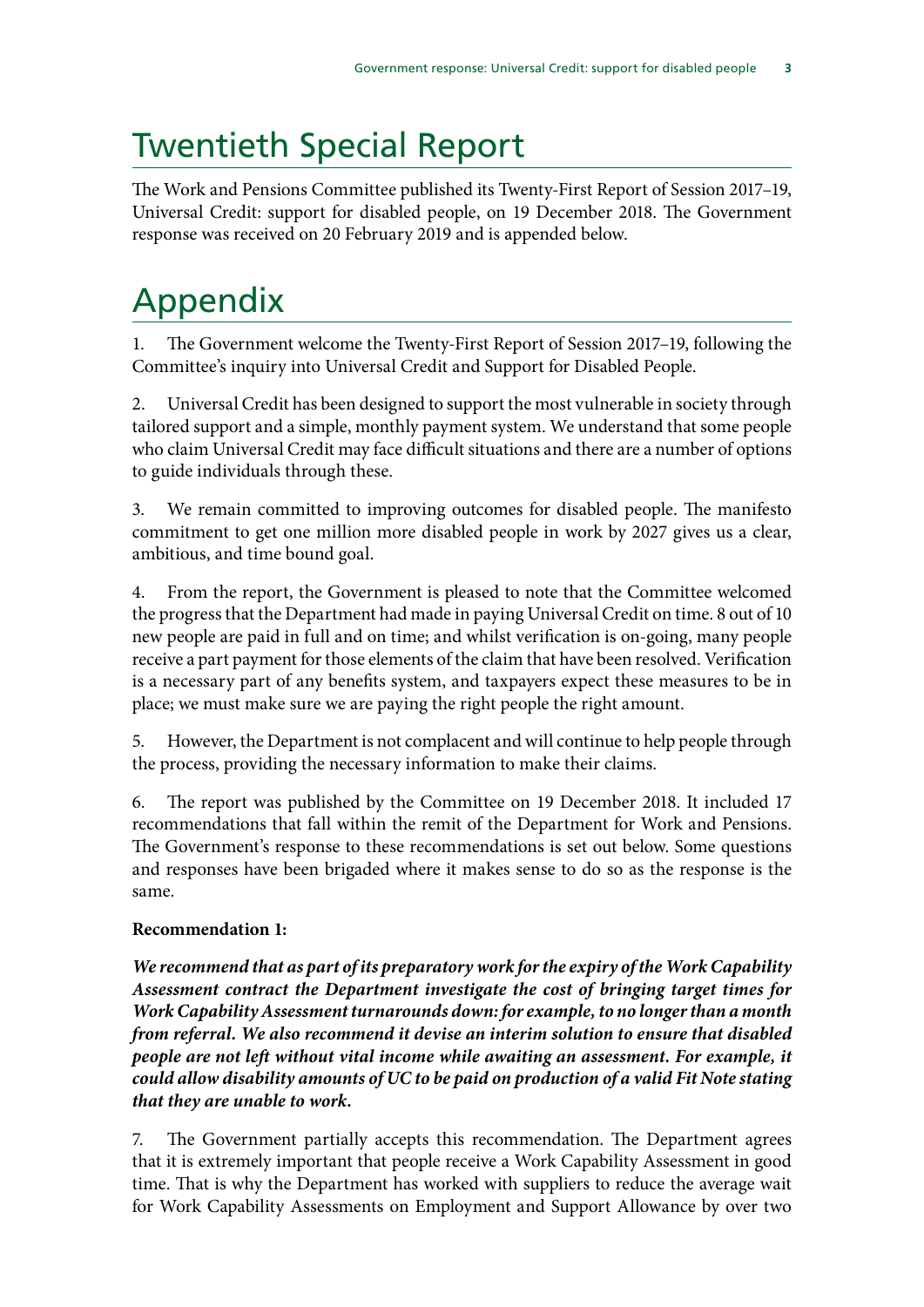thirds since March 2015 (the time period from Work Capability Assessment referral to recommendation, has reduced from 32 weeks to 10 weeks in December 2018). [https://](https://assets.publishing.service.gov.uk/government/uploads/system/uploads/attachment_data/file/764125/esa-wca-summary-december-2018.pdf) [assets.publishing.service.gov.uk/government/uploads/system/uploads/attachment\\_data/](https://assets.publishing.service.gov.uk/government/uploads/system/uploads/attachment_data/file/764125/esa-wca-summary-december-2018.pdf) [file/764125/esa-wca-summary-december-2018.pdf](https://assets.publishing.service.gov.uk/government/uploads/system/uploads/attachment_data/file/764125/esa-wca-summary-december-2018.pdf)

8. Within this period, we allow four weeks for people to return the questionnaire and just under two weeks to give them notice of a face-to-face assessment.

9. The Department already has a comprehensive performance management framework in place and will work with the supplier to drive further improvement. Any future contract will include a range of performance indicators.

10. People with a health condition or disability who make a valid claim for Universal Credit are not left without vital income while awaiting a Work Capability Assessment. They are awarded the relevant standard allowances and additions from the start of their claim. The standard allowance is the core cash component of any Universal Credit award intended to help with ordinary living expenses (currently £317.82 per month for a single person aged over 25). It is onto this basic amount that additional amounts are added to provide for individual needs such as housing, children, disability, and childcare costs.

11. Once the relevant period has ended, the additional amount for having 'limited capability for work related activity' (LCWRA) is payable, with one exception, as mentioned below, from the beginning of the following assessment period. The relevant period is the three-month period starting from the first day on which someone provides medical evidence. This, most commonly, may be by self-certification (for the first seven days) or a Statement of Fitness for Work (a fit note).

12. The three-month relevant period will always apply except where the individual is terminally ill and is not expected to live for more than six months. In these cases, the LCWRA additional amount is payable, where eligible, from the first day of the terminal illness related claim.

13. The premise of the WCA is that eligibility for benefits should not be based on a person's condition, but rather on the way that condition limits their ability to undertake daily activities. By taking account of developments in healthcare, modern workplaces, changing attitudes and flexible working arrangements, the WCA focuses on what people can do, as well as identifying what they cannot.

14. GPs have told us that they do not want to be 'guardians of the benefits system'. The challenge is to ensure they can provide factual information in a timely and helpful way to our assessment providers and DWP Decision Makers.

15. The Department does not ask people's GPs or consultants to make a decision about a patient's capability for work. This is because the GP diagnoses and treats a patient's illness, whereas the role of the Health Care Provider (HCP) is to assess the effects of a person's illness on their ability to perform everyday work-related activities.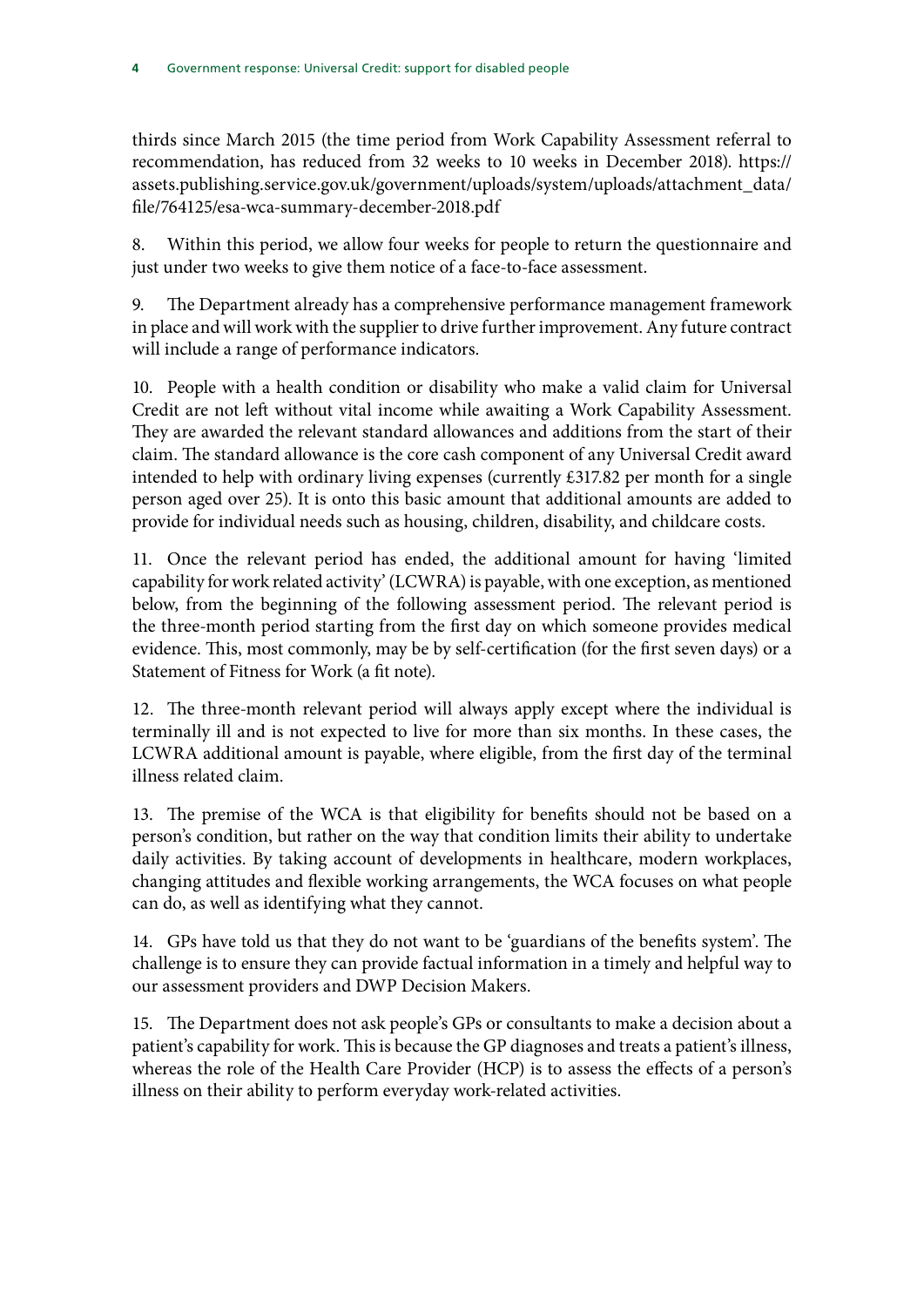### **Managed Migration**

#### **Recommendation 2:**

*We recommend, in line with the House of Lords Secondary Legislation Committee, that the Department seek Parliamentary approval only for the 10,000 person "managed migration" pilot and the Severe Disability Premium transitional protections. It should lay further Regulations for the acceleration of "managed migration" only when it has clearly and publicly set out its findings from the pilot and how these will be incorporated into the process.*

16. The Government agrees with this recommendation and has already taken action. The draft regulations that were laid in the House of Commons on 5 November 2018, have been replaced by two separate Statutory Instruments. The negative Statutory Instrument, The Universal Credit (Transitional Provisions) (Severe Disability Premium (SDP) Gateway) Amendment Regulations 2019, will prevent people who are claiming legacy benefits and are in receipt of the SDP or have been entitled to an award of an existing benefit within the last month that included the SDP and have continued to meet the SDP eligibility conditions, from moving to Universal Credit. These people will continue to claim legacy benefits until they are moved over to Universal Credit, thereby safeguarding their existing benefit entitlement.

17. This provision of extra protection is now in force.

18. A second affirmative Statutory Instrument of the draft Universal Credit (Managed Migration Pilot and Miscellaneous Amendments) Regulations 2019 contains the remaining regulations as laid on 5 November 2018 to deliver our commitment to provide the vital transitional protection but also including a new provision, which will mean that no more than 10,000 people will be moved to Universal Credit from legacy benefits, as part of the piloting phase.

19. These regulations also make provision so that eligible people who were receiving the SDP and have already moved to Universal Credit due to a change in their circumstances prior to the SDP gateway being introduced, will be considered for a 'transitional SDP amount'.

20. A process to identify those who are eligible for payments will be put in place once the regulations come into force. Eligible people will receive an ongoing monthly payment and an additional lump-sum payment, where appropriate, to cover the period since they moved to Universal Credit.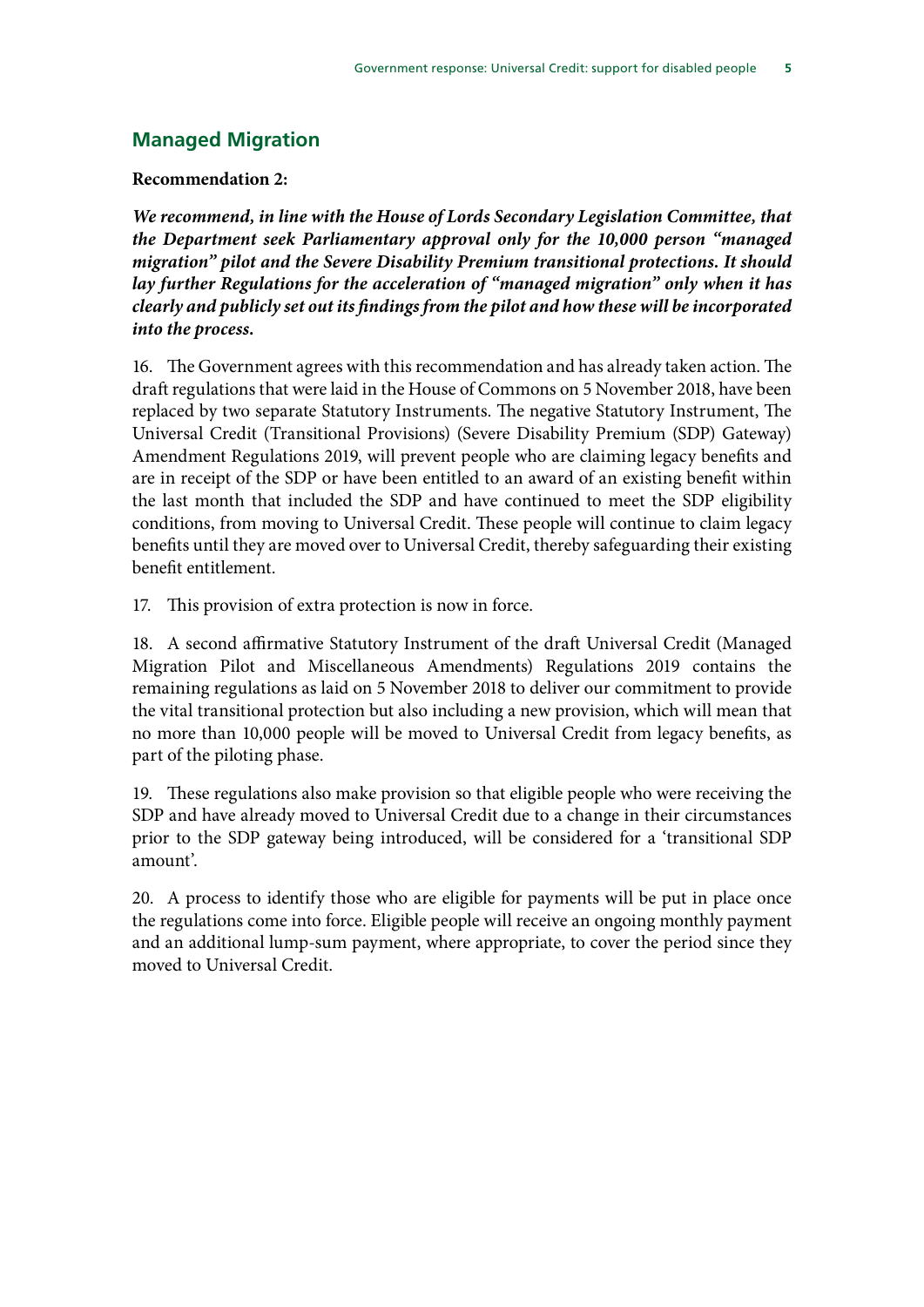#### **Recommendation 3:**

*We recommend that throughout the pilot stage for managed migration the Department trial different ways of systematically collecting data on claimant vulnerability. Given the lack of data it holds currently, this should begin from the principle that all former ESA people who do not manage to claim by the deadline that the Department sets them are vulnerable. We also recommend that the Department immediately begin its engagement with local authorities and support organisations such as Citizens Advice over the design of "managed" migration and their role in it. This should include planning for how support services—such as Universal Support—will be promoted to people and funded through managed migration.*

*And*

#### **Recommendation 4:**

*We recommend the Department build its capacity to identify existing Universal Credit people who have potentially complex needs. This might include, for example, introducing a marker for disability and health conditions under Universal Credit. It should not be limited, as the Department's current "text mining" approach is, to analysing the information that people choose to divulge to their Work Coach and that the Work Coach decides to record. We also recommend the Department shares, in response to this report, any internal assessment carried out of its "text mining" exercise.*

21. The Government agrees with these recommendations.

22. We are committed to gathering better data to support people with complex needs and have prioritised this as part of the wider work programme for Universal Credit. Anything we do will be introduced incrementally and could be broad across complex needs rather than focusing on one particular group. We do not use markers or categories to describe people with a health condition as this would be at odds with our approach to treat every person as an individual and our policy assumption based on behavioural evidence is that this could undermine our approach to focus on people's differing employment prospects and individual challenges. This information would not support our decision-making about a person's individual needs and their plans for achieving work goals. We will provide more detail on this to the Committee when we are in a position to do so.

23. The Department is continuing its engagement with the Social Security Advisory Committee (SSAC) and other external stakeholders. The Department hosted an event in London on 17 October 2018 to engage a large number of diverse stakeholders and partners in the next phase of Universal Credit, seeking their input on the design of the process to move people on legacy benefits to Universal Credit; and to start to draw out some of the key challenges for their organisations. At the event on 17 October we set out our initial set of workshops to discuss key areas for the design of the process to move people on legacy benefits to Universal Credit focused on four work streams - Service Design, Delivery Model, Communicating and Orientation and Supporting Vulnerable Claimants.

24. So far we have held four webinars and four workshops focusing on Service Design input from these sessions is being evaluated and the subsequent workshops on the other three work streams will take place in due course.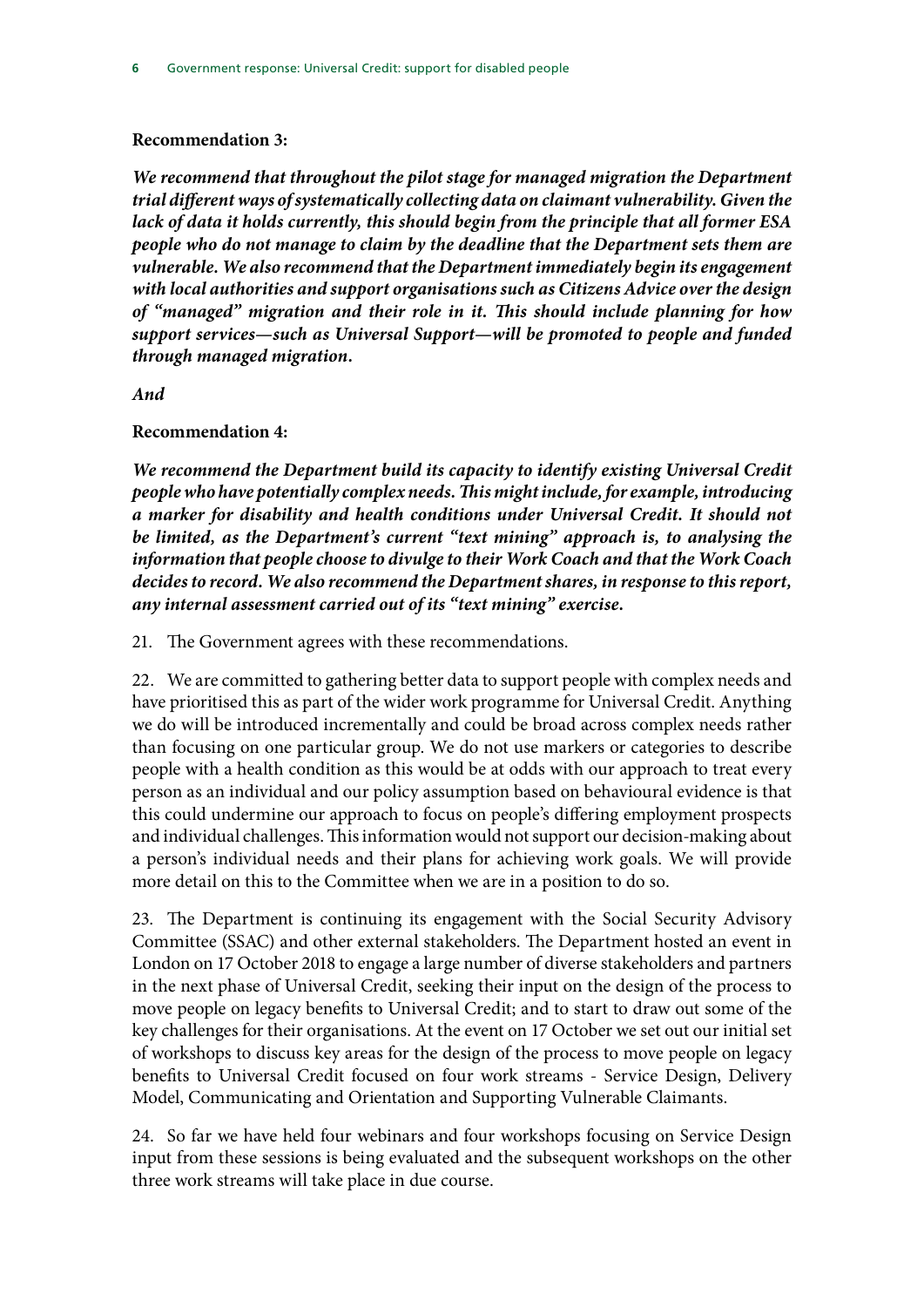#### **Recommendation 5:**

#### *We further recommend that the Department share with the Committee, and with Citizens Advice, the existing data that it holds on claimant vulnerabilities and its plans for developing and further sharing this as managed migration rolls out.*

25. As mentioned previously to the Committee, the Department does not collect data currently as part of the Universal Credit data set; and as a result, is unable to share this information with the Committee and with Citizens Advice. However, we are committed to collecting better data and this work will be prioritised within the Universal Credit Programme.

26. As we said in our response to SSAC, we are conducting detailed Equality Assessments of our migration plans as part of our Public Sector Equality Duty. This process is iterative. The impacts of the testing will be fully evaluated and equality impacts reassessed, in accordance with the evaluation results. We will publish an assessment of the impacts of the pilot prior to scaling and present our assessment of our operational readiness to the Infrastructure and Projects Authority (IPA) in 2020, before we move to scale. The Department has already demonstrated its effective use of learning in its 2016/17 piloting of the Universal Credit process. This informed the criteria that it subsequently used for the successful expansion of Universal Credit delivery from October 2017 to date. There are now over 1.3 million households claiming Universal Credit and service improvements continue to be introduced.

#### **ESA Underpayments**

#### **Recommendation 6:**

*The Department is currently in the process of reviewing cases where it has underpaid ESA people and correcting them. It plans to complete this process by the end of 2019: six months after it will start to pilot "managed migration". To avoid creating further complication and confusion amongst people, we recommend the Department does not start to migrate ESA people until the process of reviewing and correcting ESA underpayments is complete.*

27. The Government agrees with this recommendation.

28. People affected by this underpayment are receiving contributory ESA only, and until we have reviewed and where necessary corrected the cases, they will not be in line for movement from legacy benefits onto Universal Credit. The proportion of cases with an underpayment is estimated to be around 10% of those who transferred over from incapacity benefits. The Department plans to review and correct all cases by the end of 2019.

#### **Severe and Enhanced Disability Premia**

#### **Recommendation 7:**

*We recommend the Department carry out and publish by March 2019 an assessment of the impact of removing the disability premia from Universal Credit for new people. It should include in this an assessment of the costs and benefits of introducing a "self-care"*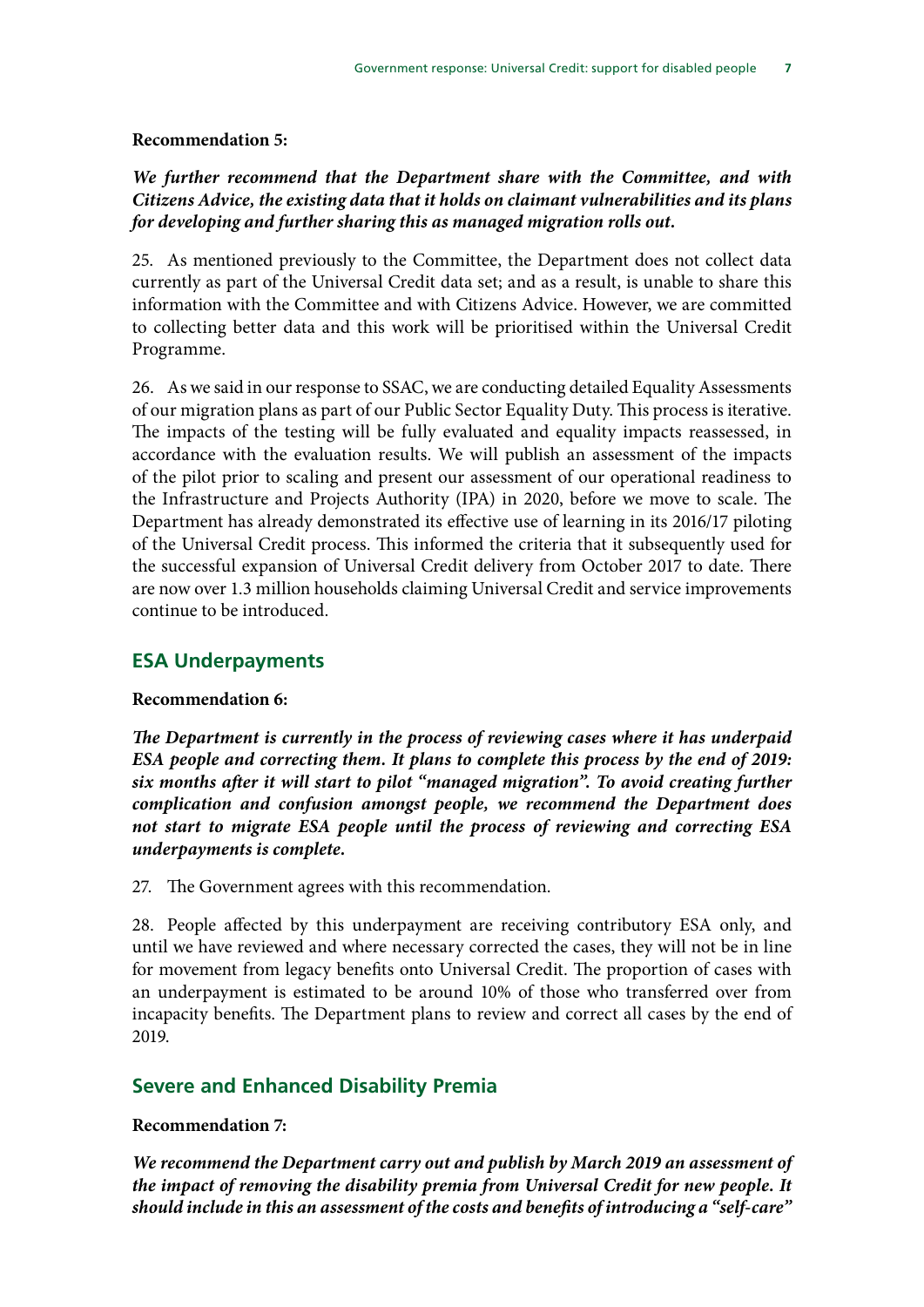*amount in Universal Credit, paid at the same rate as the Care component to people who would have been eligible for disability premia. It should also include clear worked examples of the financial support that disabled people claiming different benefits (including disability premia and tax credit disability additions) under the legacy system will receive under Universal Credit.*

29. Universal Credit was never intended to replicate all aspects of the legacy system. It seeks to simplify benefits, offers personal support and reflects the design of ESA – with two components only that are payable on top of the standard allowance, depending on whether someone has been determined as having limited capability for work or limited capability for work and workrelated activity. This simplifies the previously complicated benefit system and targets financial support towards those who have the most severe disabilities or health conditions. These changes have meant that around 1 million households with a disabled person will gain on average around £100 more per month on Universal Credit than on legacy benefits.

30. We have mentioned above the provision for transitional payments to former SDP recipients to address the specific circumstances of this group, most of whom live alone and have no carer in receipt of a carer-related benefit. These provisions are subject to a parliamentary vote. Therefore, we are unable to provide a date of when this provision will come into force. There is a range of working age benefit-related provision that is currently available, which includes Disability Living Allowance, Personal Independence Payment and Universal Credit, which includes the housing element, meets the needs of people with health conditions and disabilities. In addition, severely disabled people can access NHS continuing care and Local Authority funded social care.

## **Support for Disabled Children**

#### **Recommendation 8:**

*We recommend the Department provide in response to this report any assessment it*  has carried out of the impact of the reduction in support for disabled children under *Universal Credit.*

*We also recommend the Department adjust eligibility conditions for disability support for children under Universal Credit to include families with children claiming the middle rate care component of Disability Living Allowance. These households are likely to find it particularly difficult to make up the shortfall through work owing to both their care responsibilities, and the high costs of specialist childcare for disabled children. It should also arrange to provide backdated transitional protected to people who have already lost money by moving onto Universal Credit through "natural migration".*

31. We do not currently hold this data but as previously mentioned, we are looking to improve the way we gather data as part of the wider objectives of Universal Credit.

32. There are currently two different rates of disabled child addition (DCA) available in Universal Credit which are payable depending on the level of Disability Living Allowance to which the child is entitled. This has been the design from the outset, which the Department believes strikes the right balance to help meet the varying financial needs placed upon families with disabled children. Also, whilst simplifying the provisions in the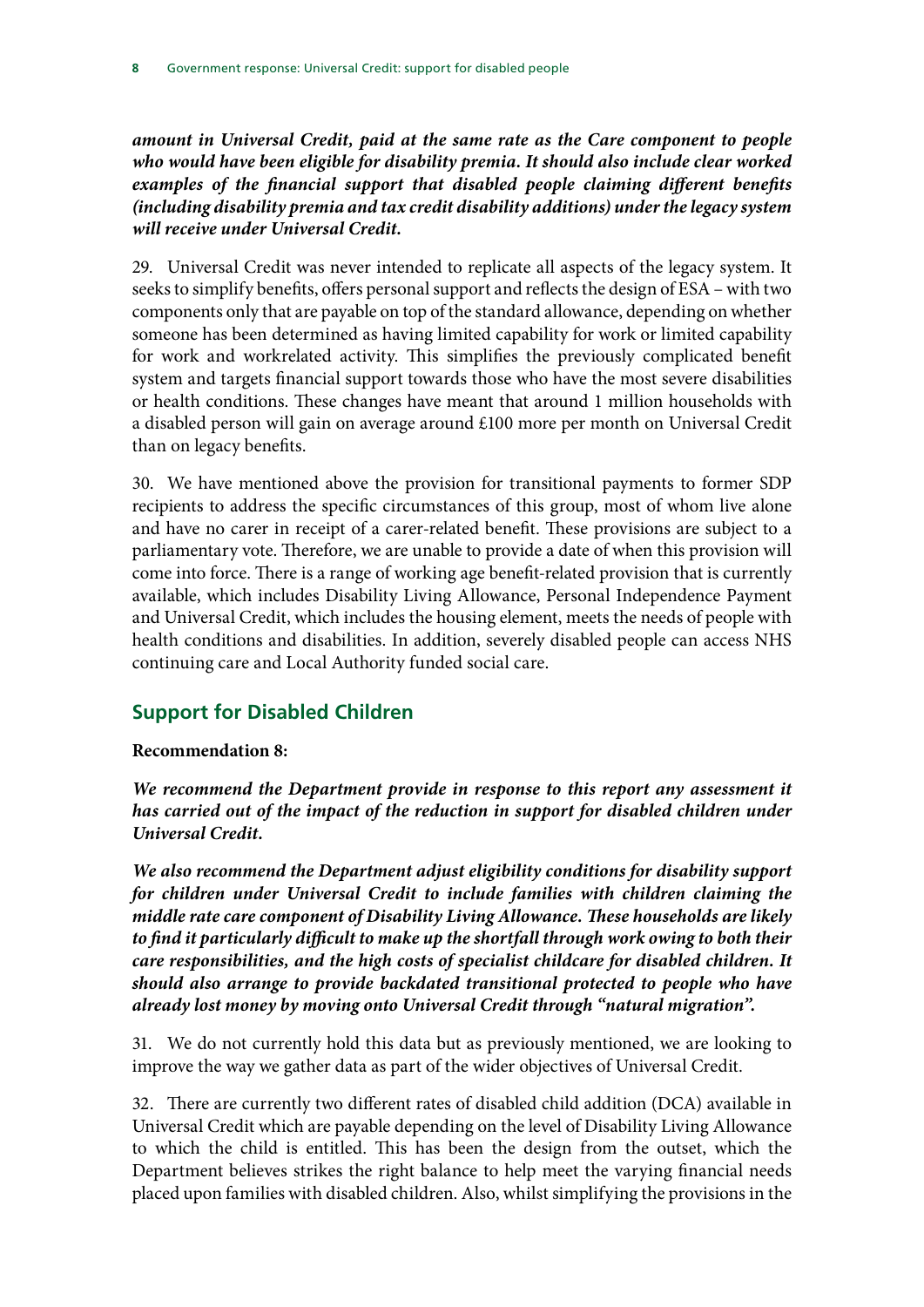system, the Government also took the opportunity to refocus vital resources on the most severely disabled children and adults as well as extending the eligibility for the higher rate of DCA to children who are certified blind.

33. We have no current plans to adjust the eligibility conditions for the disabled child additions in Universal Credit. To support families in this situation, we have ensured that any additional amounts for disabled children are available to all affected children. This policy is not affected by the two child policy, meaning payments can be made for all disabled children, regardless of the total number of children in the household.

34. Alongside financial support, Work Coaches are trained to offer support to people and tailor the requirements of each person dependant on their circumstances. Individuals agree the conditions of entitlement with their Work Coach and may in some cases be exempt from work related conditionality entirely. We provide support on a case by case basis and ensure that we work closely with individuals to ensure requirements are appropriate.

35. It is also important to note that help with childcare on Universal Credit is more generous than the equivalent provision on legacy benefits at up to 85% of eligible childcares costs, up from 70%. Additional support, if needed for upfront childcare costs, such as a deposit, may be available through the Flexible Support Fund, which is locally managed by Jobcentres with the aim of removing barriers to work. Where people are not eligible for alternative funding, budgeting advances are available.

36. In response to the recommendation on backdating transitional protection, "natural migration" only occurs when people have a change of circumstance that necessitates them making a new claim to a legacy benefit that Universal Credit has now replaced. The exception to this is people in receipt of the SDP. In claiming, any consequential change in the level of income is likely to be on account of the new set of circumstances. As such, the Department has no plans to review its approach to cases that undergo a change of circumstances.

37. Following the pilot period, no one, including households with disabled children, will have a reduced benefit entitlement at the point that they are moved over to Universal Credit from a legacy benefit.

38. Carers provide invaluable support for relatives, partners and friends who may be ill, frail or disabled. In recognition of that, there is an additional amount of benefit payable in Universal Credit to support carers who provide care of 35 hours or more each week for a severely disabled person.

39. A severely disabled person is defined as someone receiving the middle or highest rate of the Disability Living Allowance care component, Constant Attendance Allowance, Attendance Allowance, either rate of the Personal Independence Payment daily living component, or the Armed Forces Independence Payment.

40. For people who meet these requirements an additional amount for caring, £156.45 per month, is included in their Universal Credit entitlement.

41. Carers who receive the additional amount for caring are placed in the 'no conditionality' group in Universal Credit, which means that no work-related conditions will be applied, although if carers do want to combine caring with work they are able to do so.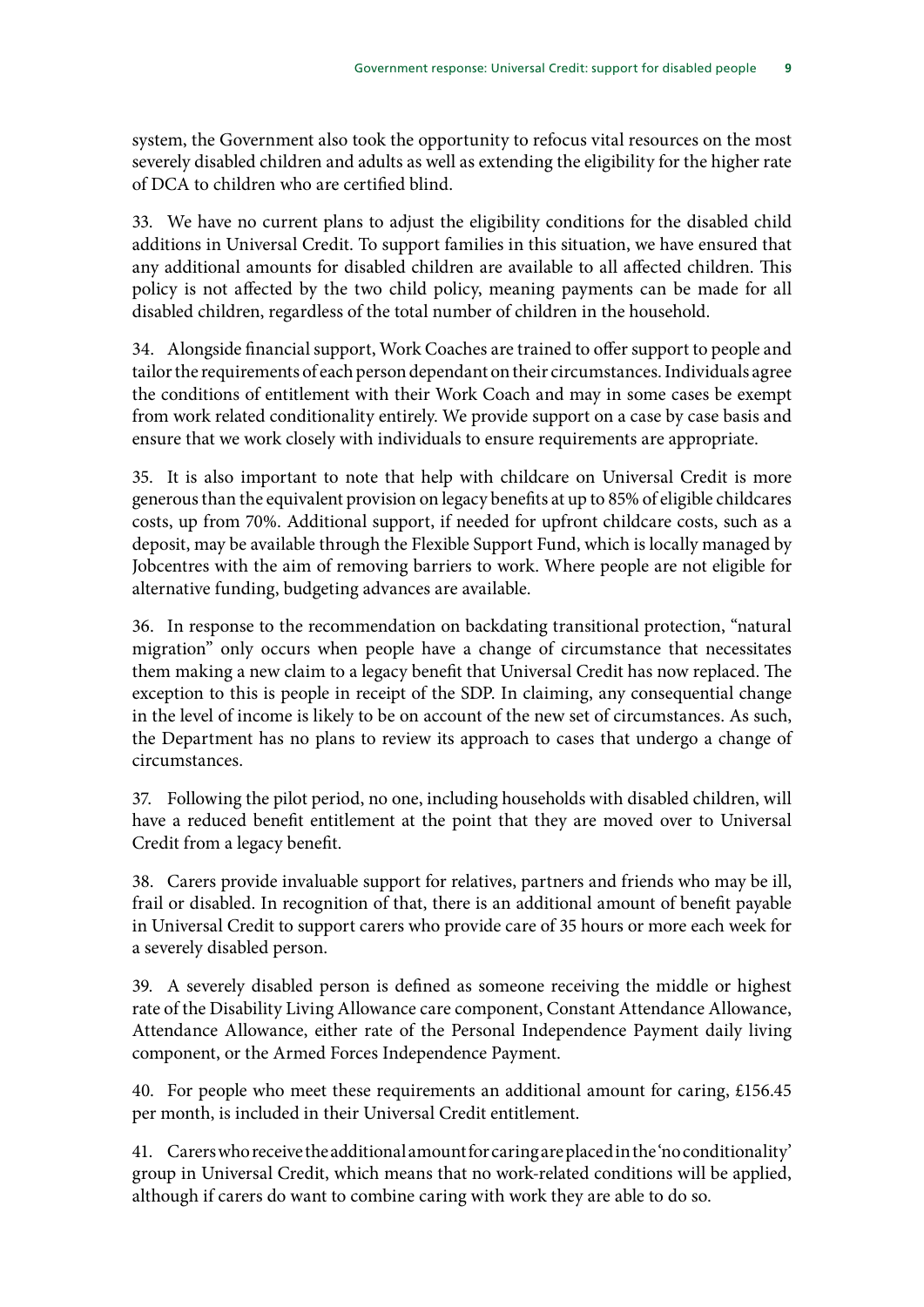# **Claiming Universal Credit**

#### **Recommendation 9:**

*We recommend that the Department permits Universal Support providers to offer proactively on-going support to people who cannot use the online system, and provides them with the funding necessary to deliver this. This must take into account the differing needs of disabled people, with home visits and Freephone telephone support made available where necessary. The Department should proactively ensure that people who struggle with the digital service do not miss out on vital communications. It could, for example, ask for a second email address (for a support worker or family member) for UC-related notifications to make sure they do not go unnoticed or unanswered. The Department must also help providers to proactively identify and contact Universal Credit people who might require such help: for example, through early sharing on data on vulnerable people.*

42. The Government accepts this recommendation. On 1 October 2018, the government announced that from 1 April 2019, a new Universal Support; Help to Claim Universal Credit service will be delivered by Citizens Advice and Citizens Advice Scotland with continued close partnerships with local authorities and other local delivery providers to ensure the highest level of local service delivery. The Universal Support; Help to Claim Universal Credit service will provide assistance to those requiring additional support to make and manage their UC claim. It is being designed specifically with vulnerable customers in mind and provides funding to Citizens Advice to help people make their Universal Credit claim, and to help manage their Universal Credit payment.

43. The new Universal Support; Help to Claim Universal Credit service will do what is needed to help people, especially the most vulnerable, to make their UC claim, using the most appropriate channels: face-to-face, online, freephone telephony or supporting access to home visits, and will work with local partners to identify wider support needs e.g. health, disability, housing, debt, and help the person to access the available support.

## **Assistive Technology**

#### **Recommendation 10:**

#### *We recommend the Department set minimum standards for the availability of assistive technology across the JCP network, in consultation with disabled people and the organisations who support them.*

44. The Government agrees with this recommendation. As part of the 'Digital Access for Jobcentre Customer' project, the Department is in the process of replacing its current customer computers with new systems that provide better access and support to customers who experience difficulties operating computers independently. The digital accessibility features include a screen reader; magnification; keyboard and mouse configurations and visual alerts. The Department plans to have this completed in all Jobcentres by the end of 2019.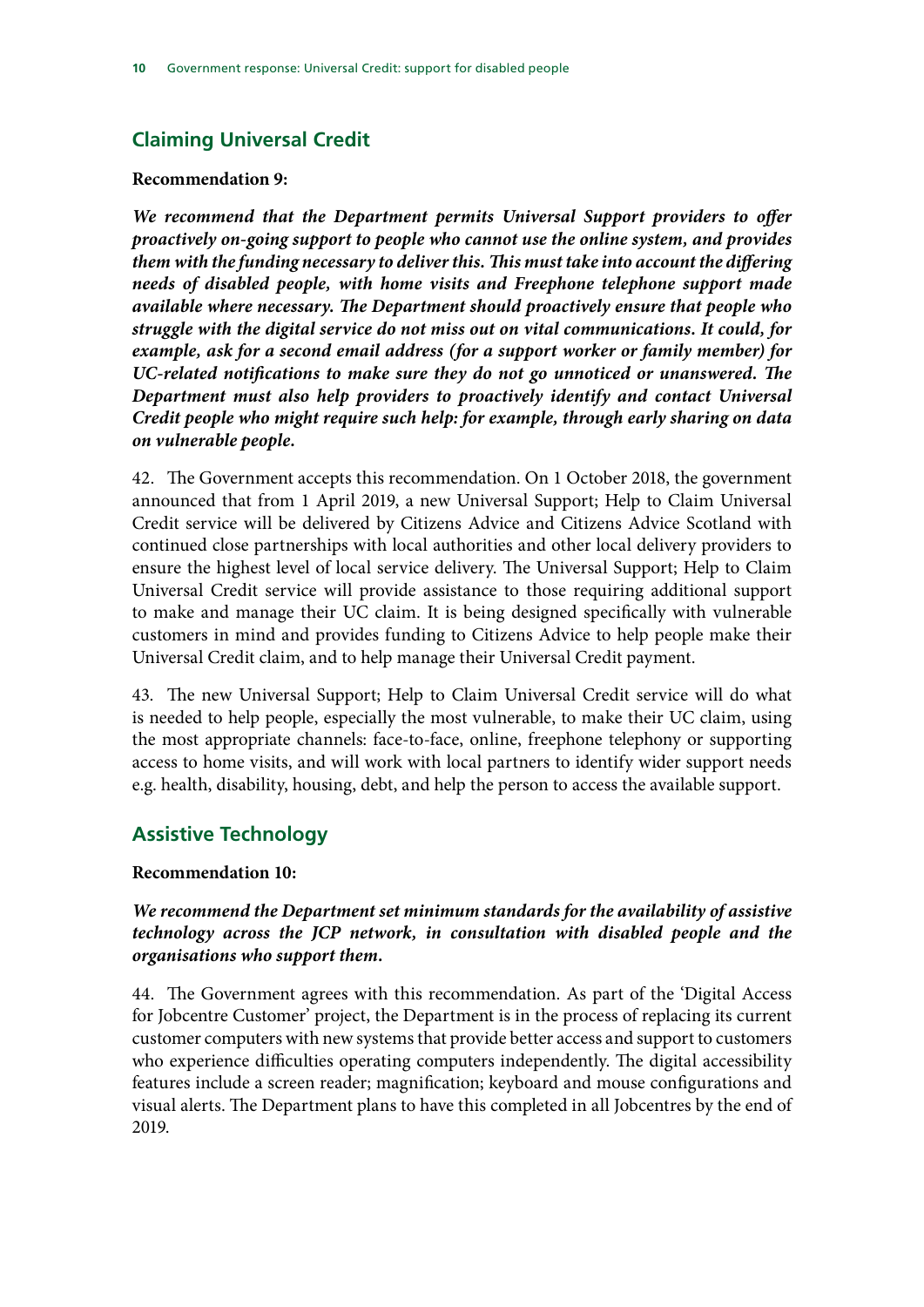45. Alongside this, dedicated accessible workstation for people with disabilities is also being trialled in a number of sites with a view to provide an accessible keyboard and track pad for each office during the national roll out. These workstations will provide enhanced accessibility allowing more of our most vulnerable people to engage with Universal Credit and the claims process.

46. Further research is being undertaken with people to determine the need to provide a catalogue of suitable accessible equipment that can enable Jobcentres to make local purchases when a user's need is identified.

#### **Recommendation 11:**

*We recommend the Department reviews and reforms the Universal Credit online system to ensure it is compatible with different forms of assistive technology, consulting with disabled people and the organisations that support them to ensure an appropriate standard. It should not begin moving disabled people to Universal Credit via managed migration until it has completed this work.*

47. The Government agrees with this recommendation. Following previous external audits on the Universal Credit system that demonstrated compliance with Departmental, wider government and industry standards, the Department has recently employed third party experts. This is to further test the website to the updated internationally recognised accessibility standard as referenced by the UK's Public Sector Bodies Accessibility Regulations 2018 [1] - the Web Content Accessibility Guidelines 2.

48. In addition, the appointed third party have tested the website with popular assistive technologies, and where possible included the optional guidelines from the accessibility standard, going beyond the minimum requirements of the legislation.

49. It should be recognised that making an accessible product is an ongoing process. Everyone has different abilities and expectations, so testing with users is a vital part of the process. The Department has been heavily testing the new website interfaces with internal staff who use assistive technology, and as part of the Government's Digital Service Standard, there will be testing with members of the public who have disabilities as well.

50. The cost of testing every feature with every possible assistive technology (and there are hundreds) is prohibitive. The Government Digital Service recommends a pragmatic approach of building to the standards, and testing with popular assistive technologies. Where people using other technologies encounter barriers, the Department has established methods for them to get in touch and triage those issues. This might trigger a change in the website, or another mechanism of supporting the person.

51. The Department is confident (and the third party testers agree) that the system will be as easy for people using assistive technology as everyone else and represents a significant improvement in access over the legacy system. Again, we are cognisant that it is an ongoing process. Each new feature and change of policy requires an update to the system, so the Department's digital team work to ensure accessibility barriers are avoided. The team has also committed to a testing approach for accessibility throughout the design and development process internally, with regular external testing. As the system evolves, we may not be aware of every type of assistive technology, but will work to identify and incorporate this where possible.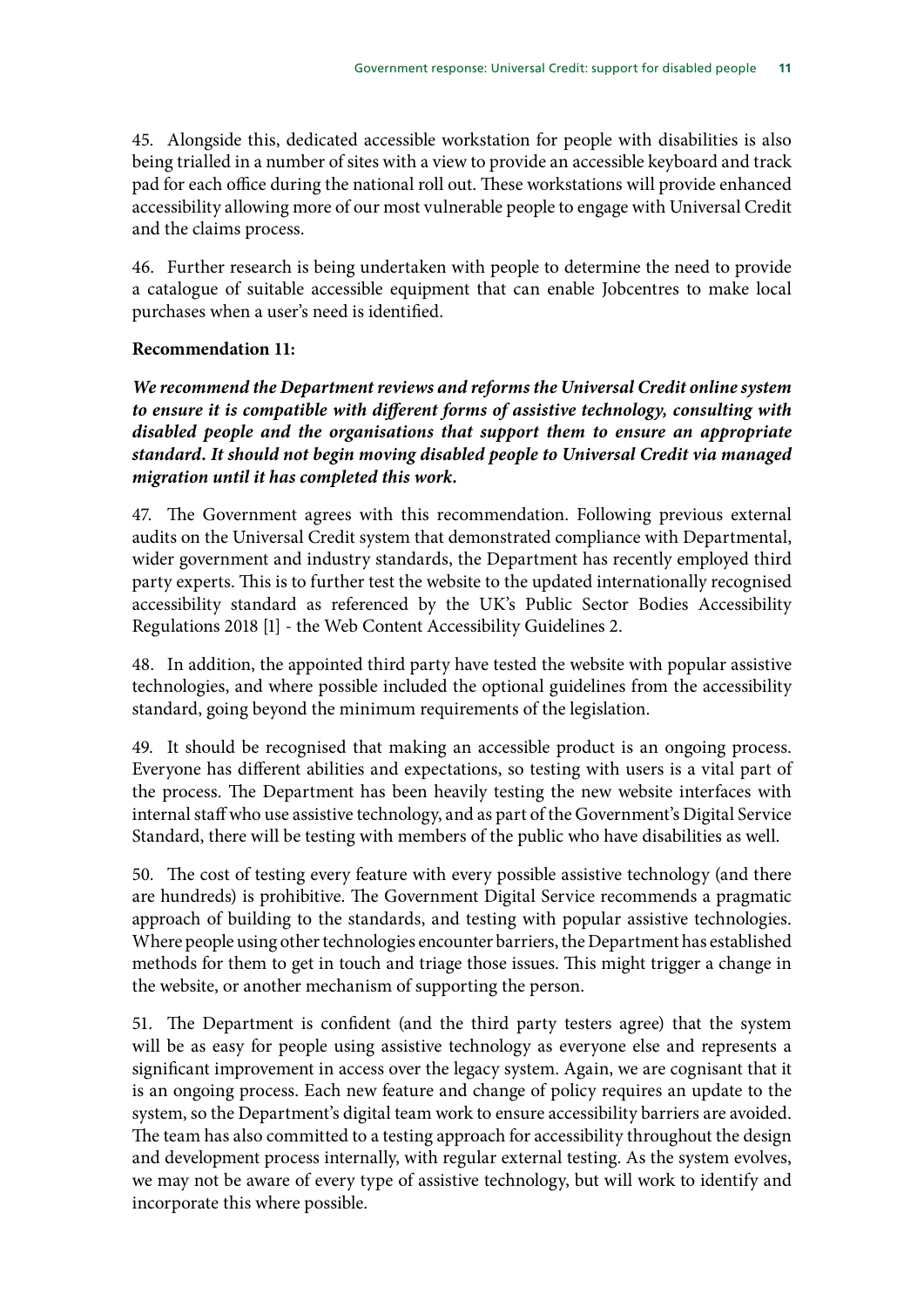# **People with Terminal Illness**

#### **Recommendation 12:**

*We recommend the Department adopt the approach taken in the Social Security Act (Scotland) 2018 in determining who can use the SRTI. This would permit people to use the SRTI if:*

> *"It is the clinical judgement of a registered medical practitioner that the individual has a progressive disease that can reasonably be expected to cause the individual's death".*

### *We also recommend the Department allow evidence for SRTI to be submitted by third parties, without the need for explicit consent.*

52. The Government partially accepts this recommendation. It is a matter for the Scottish Government how they assess entitlement for devolved benefits. We will continue to work with the Scottish Government on the interaction between those benefits which are reserved and those which are devolved.

53. As the Scottish Government has made clear, the precise design of their rules will be subject to guidance developed by their Chief Medical Officer, following consultation. It would therefore be premature to say what the eventual parameters of their scheme will be.

54. We take terminal illness very seriously and treat people in such circumstances with the upmost speed and sensitivity. Our process for dealing with people who have a terminal illness with a life expectancy of six months or less has been designed specifically to enable decisions to be fast tracked at all stages. Where we receive a correctly completed form DS1500 (the form used by Health Care Professionals to notify the Department that the individual has a terminal illness and could reasonably be expected to die within six months), the decision that a person has limited capability for work and work related activity (LCWRA) is normally made within a few days.

55. We have recently worked with leading clinicians and disability charities, to review the wording used by DWP around terminal illness. This work has especially focussed on the DS1500 form. The aim of this work has been to improve the understanding of the Special Rules process and increase the confidence levels of the clinicians engaging with this process. We have made clear to clinicians that providing a prognosis in these circumstances is not an exact science and their opinion should be based on the balance of probability.

56. A decision will be made based on an assessment of the DS1500 form. This may be submitted by the individual, their representative or a third party who is supporting them. Information on how to submit the form is readily available on gov.uk.

57. A terminally ill person is entitled, where eligible, to the additional amount of £328.32 each month from the first day of their terminal illness related claim. People can report a terminal illness at the new claim stage or at any point during the claim as a change of circumstances. They might tell us by phone, on-line or face to face at an appointment.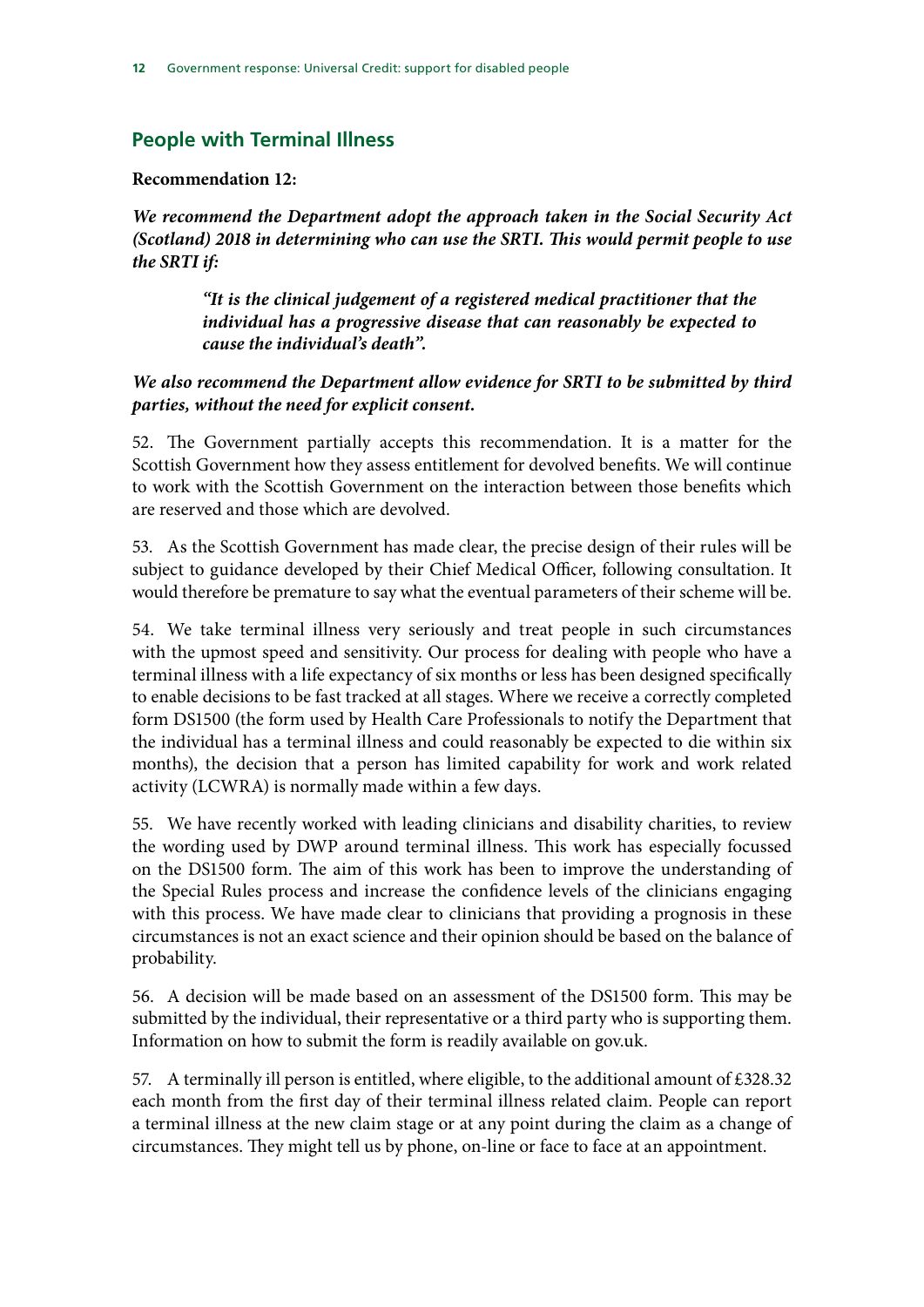58. We recognise that some people will need additional help to make and maintain their Universal Credit claim and we have explicit consent arrangements where support workers can act on behalf of people. This ensures the individual has given authority for someone to deal with their claim. People can give this consent quite easily, in person, over the phone or via their online journal, which provides an additional layer of security to safeguard their information and prevent fraudulent claims.

59. Since September 2017, people receiving ESA and Universal Credit and who have the most severe and lifelong conditions, and where they meet the Severe Conditions Criteria, are not required to attend further routine reassessments. We would expect this measure to typically benefit those who have a terminal prognosis but are expected to live longer than six months.

# **Disabled Students**

#### **Recommendation 13:**

*We recommend that DWP replicate under UC arrangements under the legacy system for disabled students. This would mean taking receipt of PIP or DLA as evidence of Limited Capability to Work, allowing them to open a UC claim. Students who wanted to claim the higher, Limited Capability for Work-Related Activity amount, would then have to undergo a WCA.*

*And*

#### **Recommendation 14:**

*We recommend the Department for Education and DWP convene a joint working group of organisations that support disabled students on financial support for those students, with a view to determining where funding should come from and how eligibility should be assessed.*

60. We will keep this recommendation under consideration. The Government is absolutely committed to supporting disabled people and we are determined that support should be focused on people who need it most. However, a current condition of entitlement for Universal Credit is that the person must not be in education, which excludes most students. Students, including disabled students and those with health conditions, access fees and living costs support for their higher education courses through various loans and grants funded through the student support system. It is important that Universal Credit does not duplicate this support, designed for their needs.

61. There are some circumstances in which people in full-time education are able to claim Universal Credit. These exceptions generally provide financial help not covered by the student support system or avoid anomalies in cases where one member of a couple is a student.

62. There is an exception where a person has been determined to have limited capability for work and is entitled to Personal Independence Payment or Disability Living Allowance. The rules for this exception are designed to encourage those already claiming Universal Credit because of disability or ill health to take up education that may help them into work in the future. Where students become ill, we recognise that they may not want to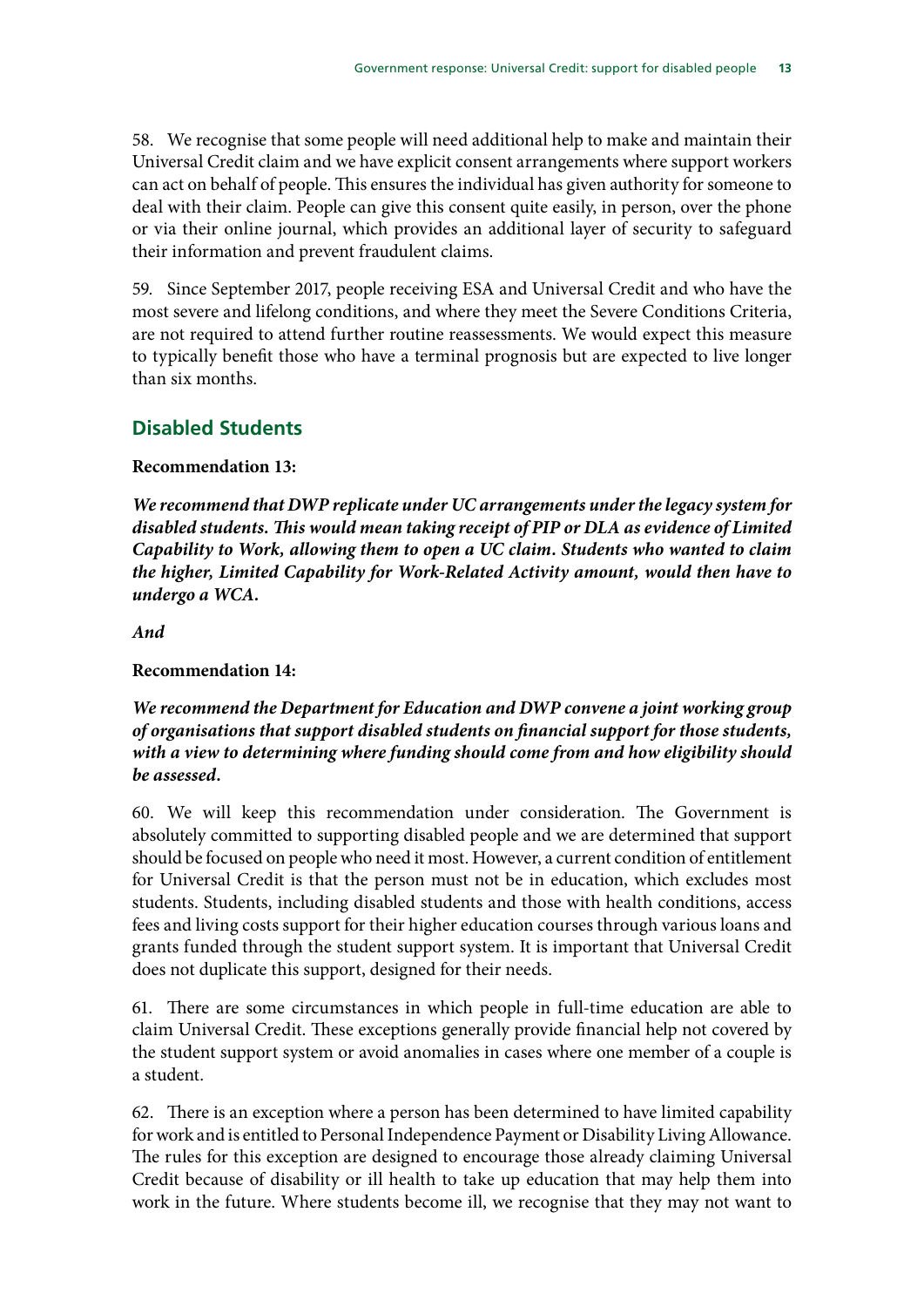draw from their loan while they've suspended their studies. DWP is therefore looking at the complex issues around financial support, including through social security, when seriously ill students need to suspend studies.

# **Conditionality and Claimant Commitments**

#### **Recommendation 15:**

*We recommend that the Department immediately amend its guidance to Work Coaches to state that Universal Credit people who are awaiting a Work Capability Assessment and who can present a valid Fit Note stating that they are not able to work should not be subject to any conditionality.*

63. The Government partially accepts this recommendation.

64. The Government has high aspirations for people with health conditions and disabilities, and believes, where appropriate, they should have early access to work related support. A return to a legacy approach whereby people are essentially left without support or engagement until they receive the outcome of their Work Capability Assessment (WCA) risks them moving further away from the labour market and therefore facing additional barriers to returning to work when they are well enough to do so. We know that employment outcomes for those on the legacy benefit ESA are very low and deteriorate as the duration of benefits increases.

65. Pre-WCA, people with a valid 'Statement of Fitness for Work' are already not required to be available for work. Under current legislation, with a valid fit note, they have conditionality switched off for the first 14 days, following which they will only have reasonable work-related requirements agreed. In certain circumstances, following a conversation with their Work Coach, conditionality can be switched off entirely. Work Coaches use their discretion to tailor conditionality to each individual situation and circumstance. Only realistic and achievable work related requirements are set and these are agreed between the individual and their Work Coach. We can also work with third party representatives to get a better understanding of people's needs, helping to ensure the right support is available at the right time. It is important to remember the numerous other benefits of maintaining contact with people in spite of their health including: keeping them close to the workplace, combating isolation and providing ongoing support. Where appropriate, Work Coaches can apply easements and 'switch off' conditionality requirements completely. The majority of the Department's provision already aims to engage with disabled people on a voluntary basis. People awaiting a WCA potentially have voluntary access to all or the most relevant employment programmes, subject to individual programme eligibility criteria.

66. Therefore, whilst the Department does not agree to immediately amend guidance to Work Coaches, it can offer an alternative option.

67. The Department will explore the possibility of a Proof of Concept (PoC) for a general policy that conditionality would not be imposed on people before their WCA. It would remain the responsibility of the Work Coach to consider each case individually to decide whether to follow the general policy or whether relevant work-related requirements should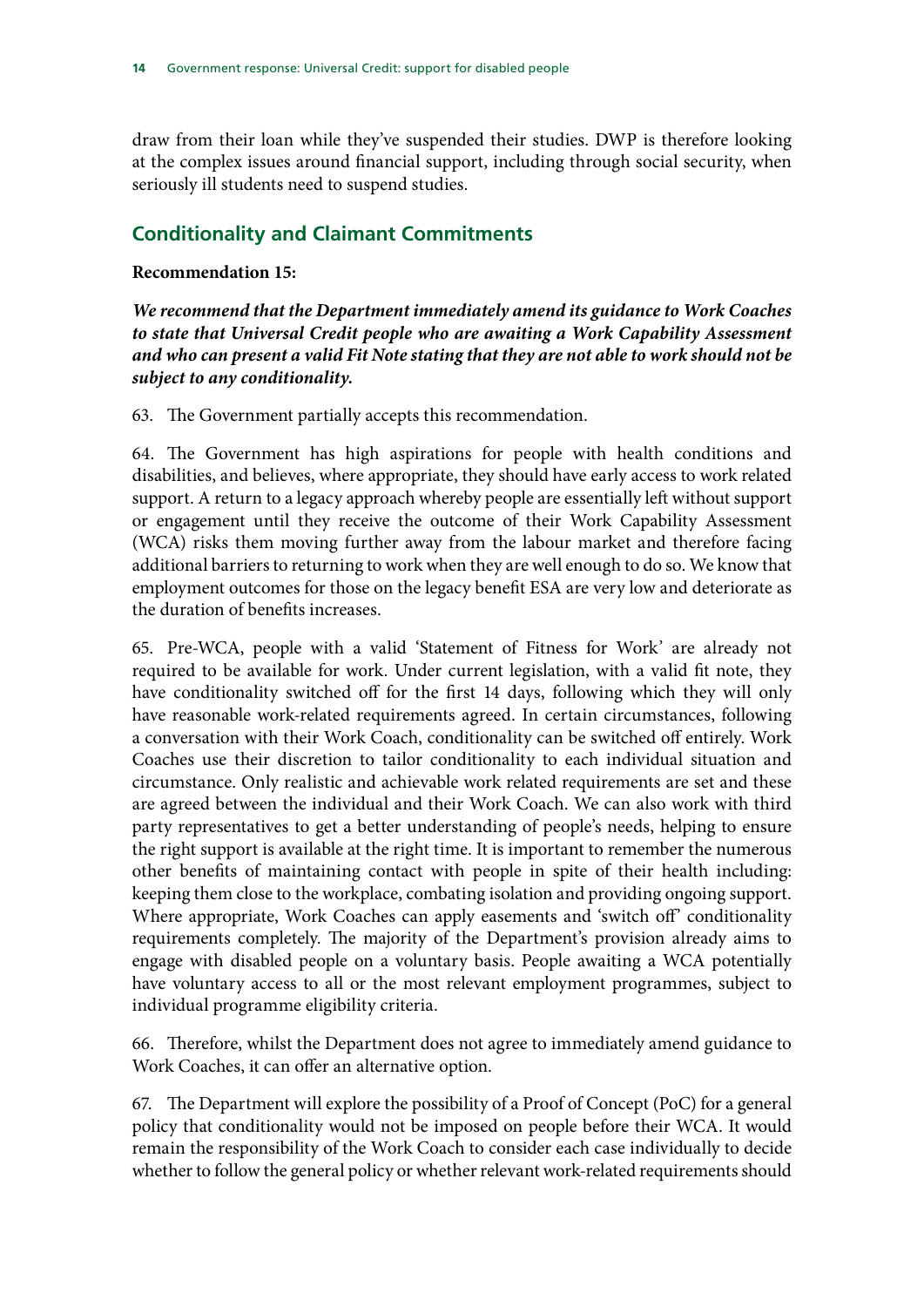be imposed. Work will be done with analysts and stakeholders to develop clear outcome measures and success criteria. The Department will aim for this PoC to take place in Summer 2019.

# **Employment Support for Disabled People**

#### **Recommendation 16:**

*We recommend the Department ensure all Work Coaches undertake specific training on the WHP and its referral process. It should outline its plans for rolling out this training to Work Coaches in response to this Report. We also recommend the Department launch a publicity campaign for the programme in JCP. This should be aimed at both Work Coaches and people themselves.*

68. A lot of work has been – and continues to be – undertaken to improve the referral process to the Work and Health Programme. Our aim is for Work Coaches to continue developing their skills to maintain the effective support they provide on a daily basis. Community Partners and Disability Employment Advisers are among a number of enablers in place to support this priority. Work Coaches are already well trained in tailoring support for people with complex needs and identifying the most appropriate next steps for them.

69. We have a selection tool in place to support Work Coaches in identifying suitable candidates for the programme. Work Coaches are aware of the referral process and understand the criteria used to identify and refer suitable people. Examples of this criteria include:

- the individual being able to achieve the goal of finding employment within one year;
- the individual can be helped by the offer;
- that Jobcentre Plus(JCP) has already helped the individual with their core job search activity;
- the individual needs more support than can be provided within the standard JCP offer (or through other available services and provision).

70. In addition, a significant amount of work has taken place to promote the Work and Health Programme. This includes:

- ask the expert event(s) led by Performance Managers across Districts;
- provider newsletters, marketing materials and desk aides produced and distributed across districts to promote the programme, share good news stories and help Work Coaches sell the benefits of the programme to potential participants;
- JCP Districts have produced action plans to improve the level of and the quality of referrals;